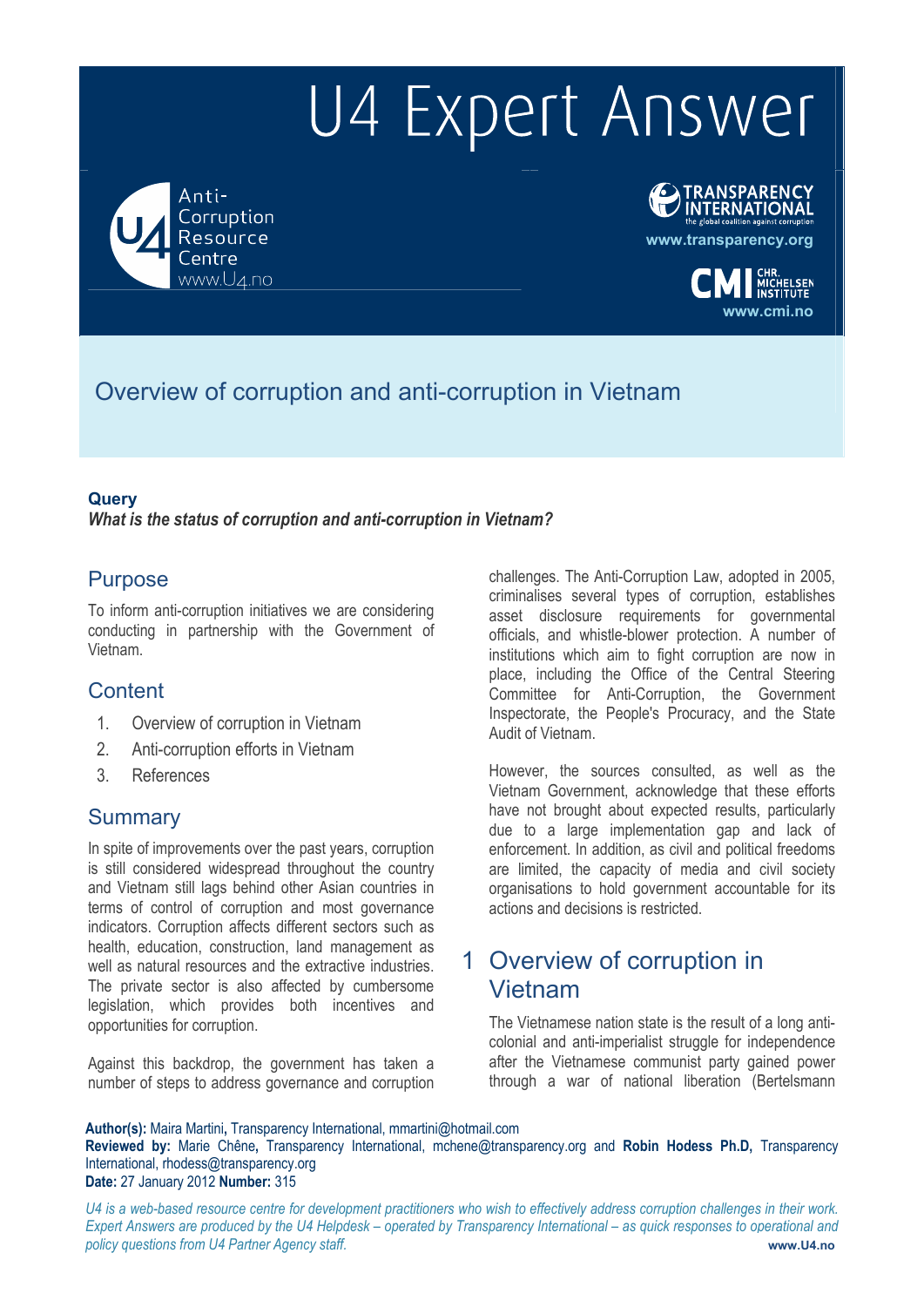Foundation, 2010). In the 1980s the communist party decided to move from a socialist 'command' economy to a market economy, and socio-economic conditions have improved since then. Nevertheless, the country still faces many challenges including the ones imposed by high levels of corruption. In this context, corruption is seen as a major threat to the legitimacy of the Party, and as a key impediment to socio-economic development (NORAD, 2011). The government has on several occasions acknowledged the need for reforms with the aim of enhancing accountability and hence reducing corruption. Since 2005, the government has been working to strengthen the country's anti-corruption legal framework (Freedom House, 2010).

### Extent of corruption

Several quantitative and qualitative studies suggest Vietnam remains confronted with challenges of rampant corruption and weak implementation of anti-corruption laws. In the 2011 Corruption Perceptions Index, Vietnam performed below average with a score of 2.9 on a 0 (highly corrupt) to 10 (highly clean) scale. The country ranked 112 out of 182 assessed countries worldwide and 21st out of 35 countries in the Asia Pacific region.

The World Bank's Worldwide Governance Indicators (2010) confirm Vietnam's poor performance on control of corruption as well as on the other areas of governance assessed (Rule of Law, Government effectiveness, Regulatory quality, Voice and accountability, Political Stability and Absence of Violence1), showing little or no improvement over the years. For instance, between 2004 and 2010 there was no significant change in any of the six areas of governance assessed. The control of corruption indicator increased from 22.9 in 2004 to 33 in 2010 (on a 0 to 100 scale, with higher values corresponding to better outcomes), but this improvement is not statistically significant.

Although companies surveyed by the World Bank Enterprise Survey do not rank corruption among the most important obstacles for doing business in Vietnam, more than 50% of them reported being

# U4 Expert Answer

expected to give gifts to public officials 'to get things done' (World Bank, 2009). Similarly, almost 59% of the firms interviewed by the Vietnam Provincial Competitiveness Report believe that the payment of informal charges is common among firms like their own (USAID and VCCI, 2010).

Citizens also share the perception that corruption remains a problem in the country, with 62% of Transparency International's Global Corruption Barometer Vietnamese respondents believing that corruption has increased in the 3 years preceding the survey (Transparency International, 2010). Nevertheless, there is a balanced assessment of the government's efforts in fighting corruption as 37% of urban Vietnamese find it to be effective and 34% find it to be ineffective (Transparency International, GCB 2010). Moreover, the study also shows that the Communist Party and the government are the most trusted institutions to lead the fight against corruption (according to 46% of the respondents - Transparency International, 2010).

### Forms of Corruption

### *Petty and bureaucratic corruption*

In recent years, in an effort to reduce bureaucratic corruption and improve the business environment, the Vietnamese government has implemented a series of reforms (e.g. PAR - Public Administration Reform) aimed, among other things, at reducing the regulatory burden on companies. These include measures such as simplifying company establishment procedures, reducing permit requirements, as well as the establishment of 'one-stop-shops'. While these reforms are reflected to some extent in the country's improved performance in the Global Competitiveness Report 2012, the number of procedures and time required to start a business, for example, remains fairly high (WEF Global Competitiveness Report, 2012).

According to the business community, regulations are frequently changed without previous communication and they are often applied in a non-transparent manner (Bertelsmann Foundation, 2010). The current system strongly relies on patronage and personal relationships with members of the ruling party (Bertelsmann Foundation, 2010). Facilitation payments, for instance, are a recurrent practice with more than 50% of the companies surveyed within the framework of the World Bank and IFC 2012 Enterprise Survey reporting being

 $\overline{a}$ 

<sup>&</sup>lt;sup>1</sup> According to the Worldwide Governance Indicators (2010), the Voice & Accountability indicator receives a score of 8.5 (on a 0 to 100 scale), Regulatory quality receives 31.1, Rule of Law, 38.9; Control of Corruption, 33; Government Effectiveness 44, and Political Stability, 51.4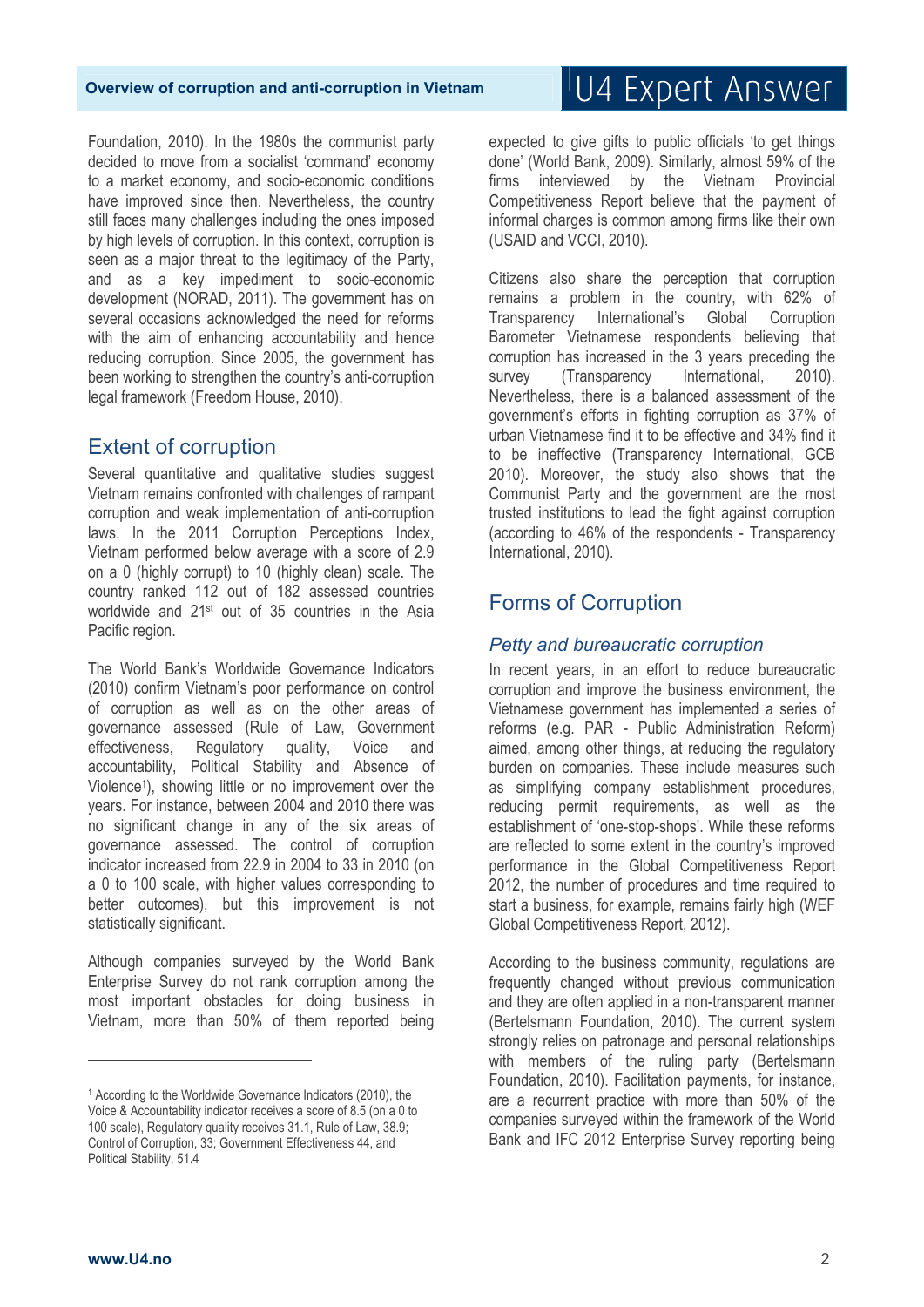expected to make informal payments or give gifts to public officials (World Bank and IFC, 2012).

Citizens' experience of corruption to access public services is also high in Vietnam. More than 40% of the 2010 Global Corruption Barometer's respondents declared having paid a bribe to at least one of nine different service providers in the 12 months preceding the survey. Since more than 7% of the respondents did not have any contact with any of the services providers, the actual experience with corruption among service users might be much higher (Transparency International, 2010).

### *Nepotism and Cronyism*

Nepotism and favouritism are also considered a serious problem in the country. Appointments to the police sector, judiciary and across the public administration are often based on family ties or close relationships with the communist party. State officials are also known to use their authority in order to secure contracts for family members (US Department of State Investment Climate Statement, 2011). Reforms introducing merit and a position-based structure in the civil service are part of the current Public Administration Reform (PAR), and, if effectively implemented, they have the potential to address favouritism and nepotism in appointments and recruitment processes within the public administration (NORAD, 2011).

### Sectors most affected by corruption in Vietnam

Evidence suggests that corruption pervades many of the country's key sectors and institutions. According to the perceptions of Vietnamese urban citizens, the police is perceived to be the sector most affected by corruption (scoring 3,8 on a 1 to 5 scale), followed by education (3,3), public officials (3), judiciary (2.8) and the business sector (scoring 2,6) (Transparency International, 2010).

#### *Public administration*

According to the 2010 GCB, 88% of urban Vietnamese perceive public officials and civil servants to be corrupt (but only 13% perceive them to be extremely corrupt). Government accountability as well as the administration and civil service are assessed as very weak in the Global Integrity Report 2009. The public administration lacks institutional and technical capacities which, combined with the existing overlaps and duplication of responsibilities, unclear leadership, as well as a weak

prioritisation, result in an inefficient use of public resources and assets (World Bank, 2010).

As mentioned above, some changes introduced by the Public Administration reform (PAR) have reduced administrative complexity and thus have helped reduce corruption opportunities. However, the overall impact of the reform on anti-corruption levels has not been substantial (NORAD, 2011).

In particular, **public procurement** is considered one of the sectors most susceptible to corruption. In 2009, the total annual amount of public procurement was approximately VND 388,985 trillion (US\$ 20.47 billion), accounting for more than 22% of the Vietnamese GDP that year. A study conducted by Towards Transparency, together with TI-USA and CIPE (2011), concludes that the number of competitive tenders in the total value of awarded government procurement contracts declined significantly between 2008 and 2009. In 2008, more than 72% of contracts were awarded through competitive bidding, while in 2009 only 53% of procurement contracts followed a competitive bidding process.

In this context, about 44% of companies expect to provide a gift to secure a government contract (IFC/World Bank, 2009) and, according to the USAID Vietnam Provincial Competitiveness Report 2011, 41.4% of companies report paying commissions on government contracts. Business executives surveyed within the framework of the 2010-2011 Global Competitiveness Report aive favouritism of government officials towards well-connected companies and individuals when deciding upon policies and contracts a score of 3,4 on a 1 (always show favouritism) to 7 (never show favouritism) scale.

There are also corruption challenges in other areas of public administration such as **tax collection and licences and permits**. Global Integrity (2009) reports that tax laws are not uniformly enforced and small and medium-sized companies are generally more vulnerable to corruption with regard to tax administration. While 41% of companies feel that negotiating with tax officials is an essential part of doing business in the country (Vietnam Provincial Competitiveness Index 2010), almost 20% of households who had contact with tax revenue services in 2009 reported having paid a bribe in the last three years (Transparency International, 2010).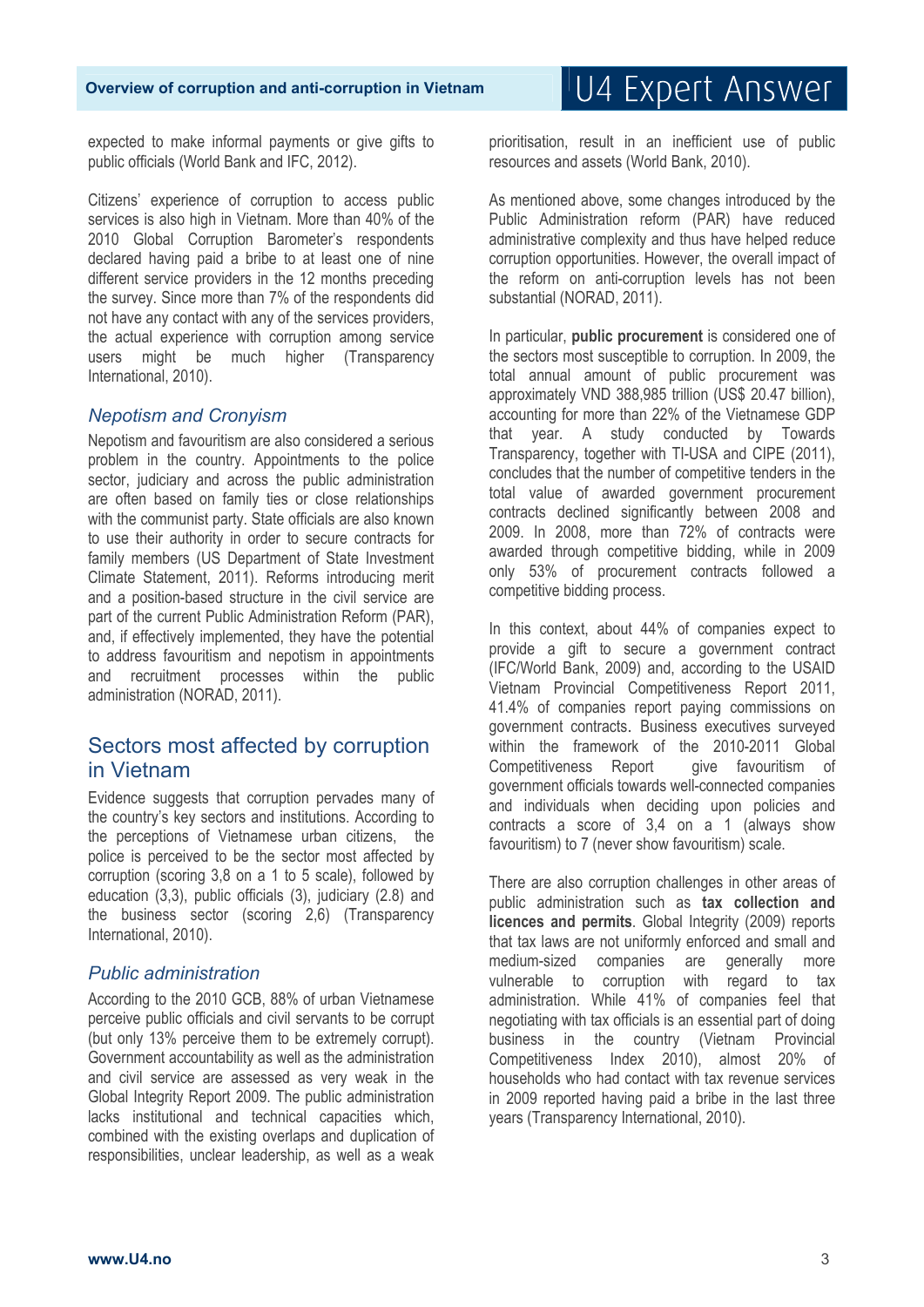### *Judiciary*

While there is a law guaranteeing the judiciary's independence, in practice, according to the Global Integrity Report (2009), courts are controlled by the party at all levels and the majority of judges are appointed based on personal relationships rather than on legal expertise. Similarly, the Bertelsmann Foundation report on Vietnam (2010) states that the judiciary lacks transparency, consistency, impartiality, and, therefore, does not comply with international standards. The lack of independence of the judiciary was also highlighted as an important constraint by the NORAD evaluation report (2011).

Corruption in the judicial system is cited by 28% of domestic investors as one of the main reasons preventing them from using courts to resolve business disputes (USAID: Vietnam Provincial Competitiveness Index, 2010). Similarly, Vietnamese citizens surveyed for the Global Corruption Barometer perceive the judiciary as the fourth most corrupt sector in the country.

### *Police*

In Vietnam, according to the Global Corruption Barometer (2010), 95% of the citizens surveyed perceive the police as corrupt and 49% of those who had been in contact with the police reported paying bribes. Citizens also often report paying between USD 3 and USD 30 as bribes to the traffic police (Global Integrity Report 2009).

It is noteworthy that young people experience significantly more corruption with the police than adults. 37% of young people surveyed by Towards Transparency - Transparency International's national contact in Vietnam- (2011) who had experienced corruption said this was in relation to avoiding a problem with the police, as opposed to 19% of adults.

In addition, nepotism and favouritism are also widespread within the police. According to the Global Integrity Report (2009), appointments of police posts are often based on personal relations or purchasing of positions rather than on merit.

### *Health Sector*

The Vietnam Household Living Standard Survey 2008 results show that 85% of citizens perceive serious corruption in central health services, while 65% perceive corruption in local health services. The prevalence of corruption in the health sector is also confirmed in the GCB (2010), where 29% of users of medical services reported paying bribes.

A study conducted by Transparency International, Research and Training Centre for Community Development, Boston University School of Public Health, and Towards Transparency concluded that informal payments – known as 'envelope payments' – became a common practice in the health sector when the country moved towards a market economy in 1986. However, from 2000 onwards such payments became more frequent as the government adopted several measures, such as the adoption of a model of private management mechanisms in public hospitals, which increased the opportunities for informal payments. In addition, the lack of transparency in public health services management, weaknesses in system management, and the lack of investigation also opens opportunities for corruption (Towards Transparency; Transparency International, 2011).

#### *Education*

The education sector is also perceived as one of the most corrupt sectors in Vietnam by 89% of the 2010 GCB respondents. Consistently, it was also found to be the sector with the second highest percentage of actual experience with corruption as 36% of those who have been in contact with the sector reported paying bribes.

Towards Transparency has conducted in-depth research to assess the main forms of corruption in the education sector, their causes and main consequences. The report identifies a number of activities that are particularly vulnerable to corruption, including corruption in the construction of schools and in the provision of school books and other teaching supplies; payment of bribes by schools and teachers in exchange for awards recognizing false achievements and credentials; payment of bribes by students and parents to obtain good marks and enrolment in desired schools and classes; misappropriation of money intended for student support, among others.

### *Environment, Natural Resources and Extractive Industries*

Vietnam currently has the sixth largest wood furniture manufacturing sector in the world, and the demand for timber has increased significantly during the past years. In 2007 the government restricted logging in Vietnam, escalating the country's reliance on imports of timber, particularly from Laos (Environmental Investigation Agency, 2011).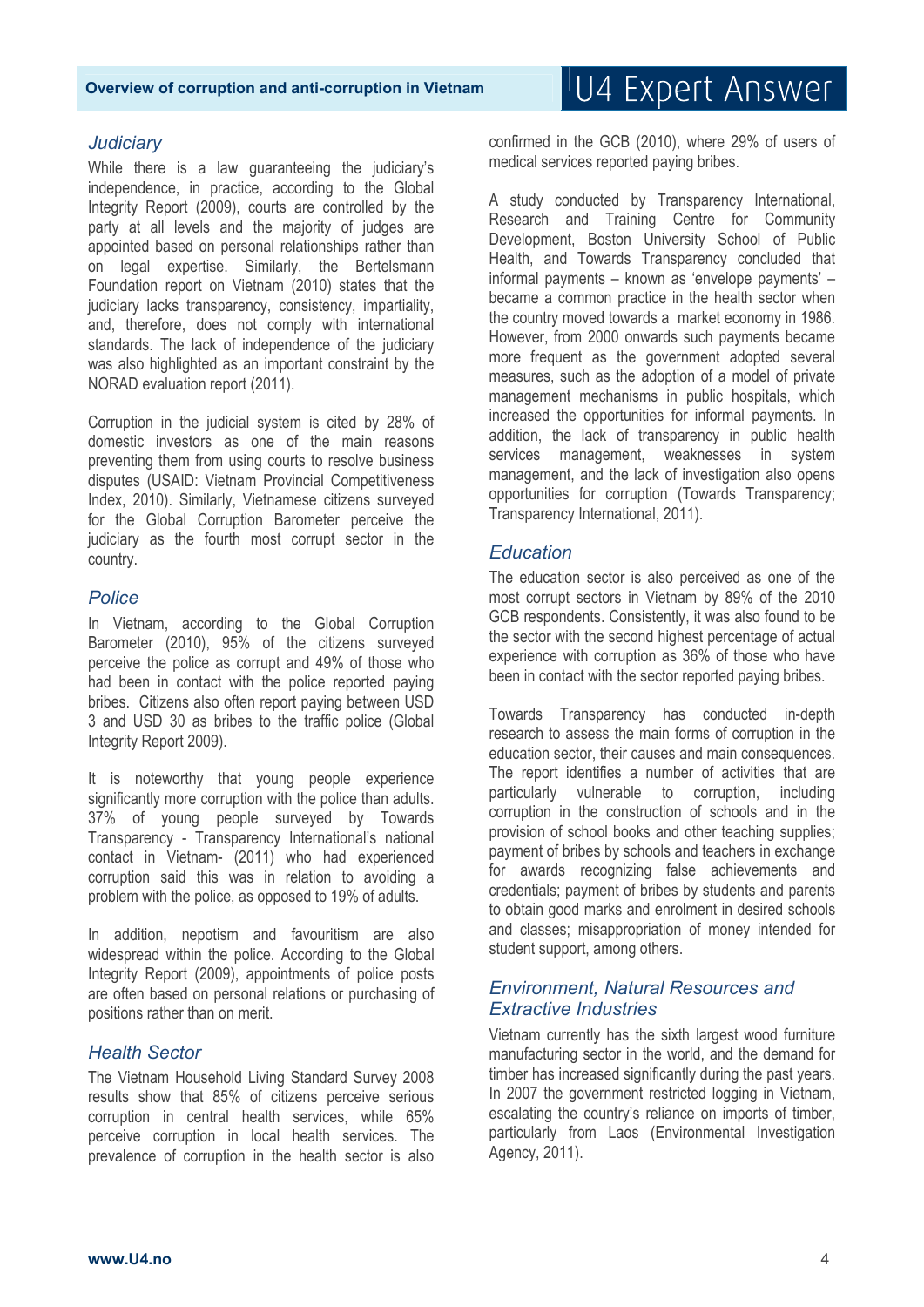While, in theory, Vietnam's timber trade regulations require that only timber from a legal origin is imported, in practice this is not taken into consideration (Environmental Investigation Agency, 2008). Reports have found a persistent illicit log trade between Laos and Vietnam, regardless of Laos' ban on raw timber exports (Environmental Investigation Agency, 2011). Consequently, corruption in the forest sector is rising. Bribery of officials has become routine and logging quotas have been awarded through an opaque process where preference is given to well-connected individuals and companies, including the Vietnamese military (EIA, 2011).

Likewise, oil, gas and extractive industries have been developing swiftly in the past years. The country is endowed with more than 60 types of minerals, such as bauxite, titanium, rare earth, and limestone. In 2009, these sectors accounted for approximately 25% of state budget revenues (Vietnam Chamber of Commerce and Industry, 2011). However, there is a lack of transparency and accountability related to information on incomes and expenditures of extractive industries as well as no clarity in relation to commission fees and environmental protection charges in the oil and gas sector, which may leave room for corruption to flourish (Vietnam Chamber of Commerce and Industry, 2011). Both areas are considered by stakeholders as 'secretive' as there is only little public information available (Global Compact Network, 2010).

#### *Land Management*

Corruption in land administration and management in Vietnam is also considered to be problematic as stated by the Vietnamese Government in the National Anti-Corruption Strategy. Studies have identified several risk factors in the process of land acquisition and land allocation. For example, the complexity, discretion and secrecy involved in the process of issuance of the *Land User Certificate* could encourage corrupt behaviour, as investors resort to paying bribes to land officials in exchange for information privileges and for expediting procedures (Embassy of Denmark, the Embassy of Sweden and the World Bank, 2011). The report also highlights cases of individuals and organisations illegally selling land or bribing local public officials to legalise land occupation.

A study conduct by Van der Molen and Tuladhar in 2006 also concludes that corruption with regard to land administration and management is common, particularly in the forms of abuse of power (e.g. to award favourable positions, expedite related

# U4 Expert Answer

formalities), misuse of state projects such as forestation or resettlement areas, and demands for bribes or gifts in order to decide upon land allocation, land rights transfer, etc.

Additionally, 25% of urban Vietnamese who had contact with land services in 2009 have reported paying bribes (Transparency International, 2009). The World Bank Development Report (2010) shows that 20% of people surveyed who had used the service of issuance of Land Use Rights Certificates since 2006 perceived the level of corruption within such services as 'average', while 15% perceived it as 'serious'.

According to the report commissioned by the Embassy of Denmark, the Embassy of Sweden and the World Bank (2011) a combination of policy reforms, greater transparency, and enhanced accountability would help reduce the threat of corruption related to land management. The government is working to improve the legal framework for land administration in the country. For instance, the Law on Land (2003) has enabled the creation of a more transparent environment and has addressed former discrepancies in land policy and land administration between North and South2, but stronger implementation as well as transparency and accountability are needed.

### 2 Anti-corruption efforts in Vietnam

### **Overview**

.<br>-

In terms of anti-corruption efforts, it is widely recognised that the anti-corruption legal framework has improved significantly over the past few years with the adoption of the Anti-Corruption Law in 2005 and the National Strategy on Anti-Corruption to 2020, which constitute major steps forward. According to a study conducted by the Embassy of Finland and CECODES (2008), Vietnam has the most wide-ranging law in terms of thematic scope in Asia.

<sup>2</sup> Please see interview with a senior advisor of the Ministry of Natural Resources and Environment (2008): http://www.giminternational.com/issues/articles/id1177- Land Administration in Vietnam.html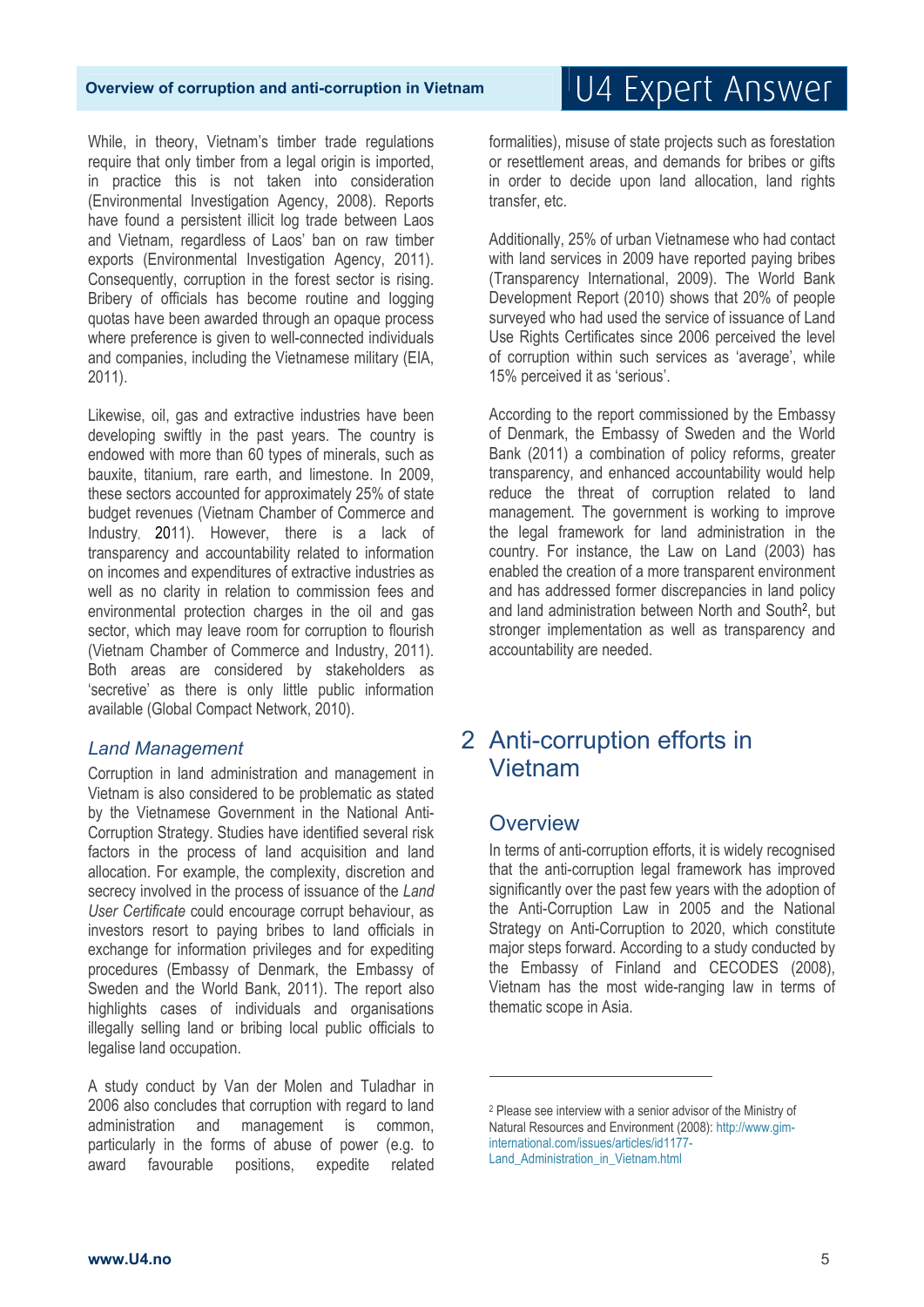However, as there is little publicly available information on the outcomes of the government's efforts against corruption, there is no indication that these efforts have brought the expected results. The challenge now is to ensure that the laws are effectively implemented and enforced so as to increase the faith and trust of the people (Freedom House, 2011; Global Integrity, 2009; Bertelsmann Foundation, 2010). The Vietnamese Government has acknowledged these challenges and has assessed where the main problems preventing the country to evolve lie.3 This recognition of the negative impacts of corruption on both Vietnam's future prosperity and the Party's own legitimacy is an important milestone in the fight against corruption.

### Legal Framework

The anti-corruption legal framework in Vietnam is considered strong by the Global Integrity Report (2009). Improvements have also been highlighted by the recent US Department of State's Investment Climate Statement (2011). According to this publication, the current legal framework is among the best legal frameworks for anti-corruption in Asia.

However, the assessment of different institutions, including of the Party4, the Government and members of the National Assembly is that the results of anticorruption policies and efforts have been limited. The lack of implementation, weak enforcement of the laws and the lack of information regarding the work conducted by the anti-corruption agencies are seen as one of the greatest challenges in the fight against corruption in the country (Freedom House, 2011; Global Integrity, 2009; US Department of State Investment Climate Statement, 2011).

# U4 Expert Answer

The **Anti-Corruption Law 2005**, revised in 2007, criminalises attempted corruption, passive and active bribery, extortion, bribing of foreign officials, abuse of office, and money laundering (Global Integrity Report 2009). The law focuses extensively on public sector corruption, and corruption in the private sector – which is considered a problem in the country - has not yet been properly dealt with.

The law also sets out rules on **Asset declaration** for politicians and civil servants and requires all ministries, sectors and localities to develop specific rules and regulations to encourage public participation in anticorruption activities. In 2011, a governmental Decree (n. 68/2011 – ND-CP) established the obligation of publicizing all property and income declarations within agencies or units. While the law does not require public disclosure of the information, it can still help to identify wrongdoings (Transparency International; Towards Transparency, 2011).

While **whistle-blowing protection** is provided for in the Anti-Corruption Law of 2005**,** there is no internal mechanism (e.g. phone hotline) for reporting corruption cases**.** Civil servants must report it directly to the head of their agencies, and according to Government Decree No. 47, whistleblowers must give their name and address, detail the corrupt practice and submit documentation to support it (CECODES, FORMIN, 2008). The Global Integrity Report on Vietnam (2009) concluded that cultural factors, social control, as well as insufficient legal protection for whistleblowers could be preventing many citizens and public officials from reporting on corruption. In November 2011, the government approved the Denunciation Law which increases whistleblower protection when denouncing wrongdoings. According to the law, whistleblowers have the right to have their personal information kept confidential (Art. 7).

There is still no law providing for **access to information**, and as the country has a one party system, there is no regulation on political party financing. **Conflict of interest** is partially regulated by the Anti-Corruption Law, which requires members of the government to disclose their assets, and several public institutions have adopted **Codes of Conduct**. However, there is no specific regulation regarding members of the government and public officials receiving gifts and hospitality. Neither are there regulations on post-public employment (Global Integrity Report, 2009). The use of public funds for gifts and hospitality in contravention of

 $\overline{a}$ 

<sup>3</sup> When enacting the National Anti-Corruption Strategy 2020 it was highlighted by the government that "*the main causes of the abovementioned situation are the fact that the system of policies and laws has not been well synchronized or well aligned; the strengthening of agencies and organizations in the political system still fails to keep up with the development of the socio-economic life; the personnel of public officials and civil servants are still unprofessional, the ethics of a significant portion of public officials and civil servants is downgraded; the implementation of guidelines, policies and solutions for preventing and combating corruption that were put forward during the past few years still fail to meet the requirements and expectations, with poor effectiveness, especially there is the*  lack of a comprehensive long-term strategy or plan for preventing *and combating corruption*"

<sup>4</sup> During the XI Congress of the Communist Party in 2011 it was officially recognised that corruption is still pervasive.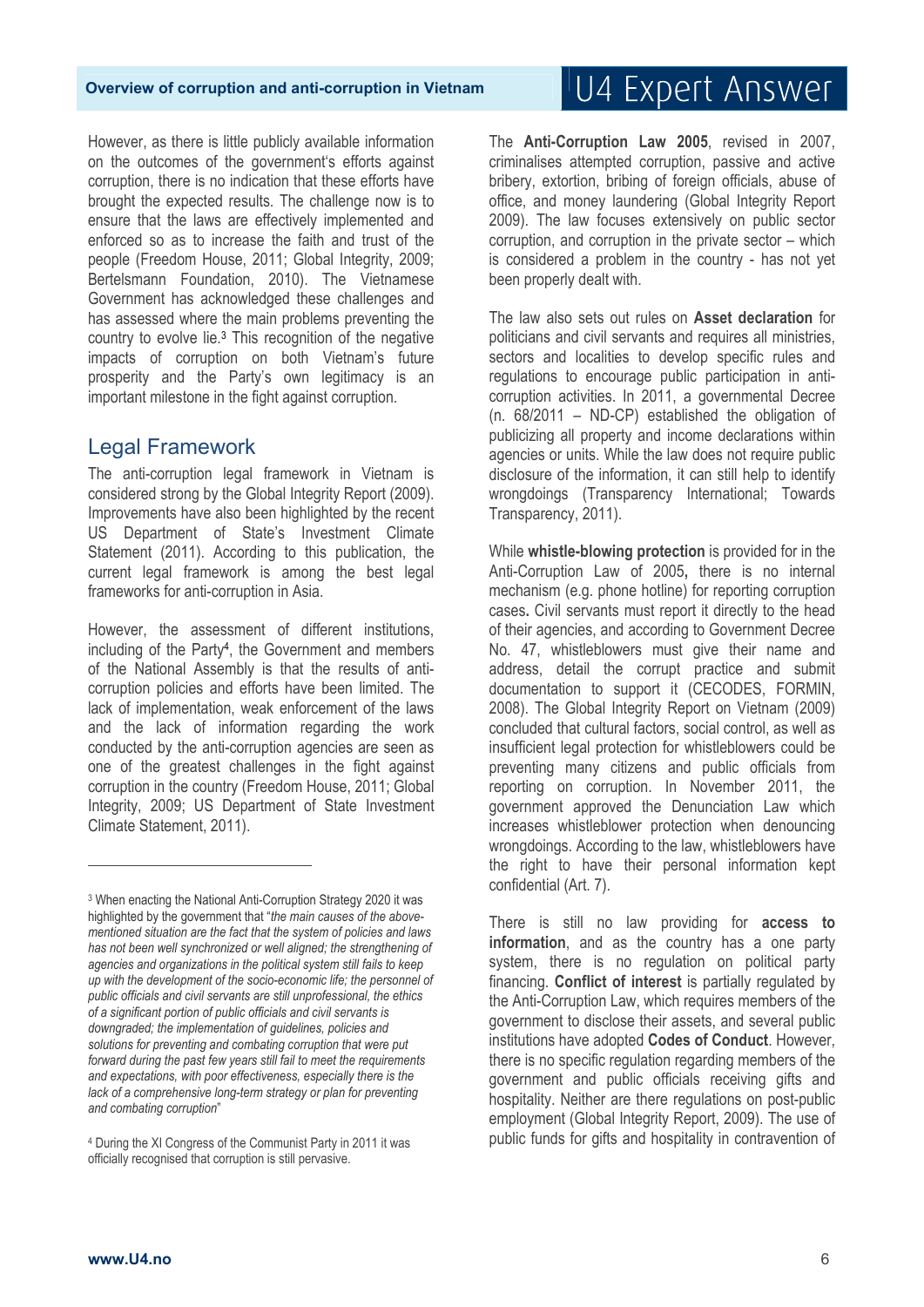law is strictly forbidden by a 2006 Prime Minister Directive (No. 26/2006/CT-TTg).

In 2006, the Communist Party passed its Resolution 04 which is considered by the experts consulted as an important document on the strengthening of Party leadership on anti-corruption and anti-waste. Members of the Communist Party are also required to follow corruption and conflict of interest rules as stated under the "19 things that the Members of the Party cannot do".

With regard to **procurement,** progress has been made over the past years, particularly with the adoption in 2005 and its amendment in 2009 of *The Law on Procurement* (Law No. 61/2005/QH11) and several other directives. However, this set of legislation is considered fairly complex which makes implementation as well as the understanding of the law difficult for both public officials and businesses. Another weak point is that most of the decrees and decisions either were not translated to English or were translated by different bodies, creating conflicting versions (TI-USA, Towards Transparency, CIPE, 2011).

In 2009, the government adopted the **National Anti-Corruption Strategy Towards 2020**, which explicitly recognises the role of openness and transparency in reducing corruption, and includes an action plan (World Bank, 2010). The National Anti-Corruption Strategy calls for sector-specific approaches in fighting corruption and contains five measures: (i) enhancing transparency of authorities and agencies; (ii) completing the economic management regime; (iii) building a fair and competitive business environment; (iv) improving supervision, surveillance, investigation and prosecutions of corruption cases; (v) raising society's awareness of its role in the fight against corruption. It is too early to tell whether the strategy has been effectively implemented.

As previously mentioned, the public administration reform has been helpful in reducing corruption opportunities. As part of the reform, Project 30 has already simplified almost 5,000 administrative procedures, which in turn helped citizens and businesses cut over 37% of their expenses with such procedures, accounting for approximately 1.44 billion U.S. dollars each year (Transparency International; Towards Transparency, 2011).

In 2009, the government took another important step to raise corruption awareness with the establishment of compulsory corruption training at all educational levels

(Decision No. 137/2009/QD-TTg) (Transparency International; Towards Transparency, 2011).

International cooperation in the prevention and combating of corruption has also been expanded; Vietnam ratified the **UNCAC** in 2009, adopting an implementation plan in the following year. The country has participated in several regional and world forums against corruption, has endorsed the **Anti-corruption action plan for Asia and the Pacific** in July 2004, and has joined the South-East Asian Parliamentarians against corruption (SEA-PAC). The country has also signed but not yet ratified the **UN Convention against Transnational Organised Crime**.

### Institutional framework

While Vietnam does not have a unique independent anti-corruption agency in charge of designing and monitoring the implementation of anti-corruption measures, as well as of prosecuting corruption cases, several institutions have an anti-corruption mandate. However, those agencies are considered very weak by the Global Integrity Report (2009) as they lack independence, proper funding, and welltrained/qualified officials.

### *The Central Steering Committee against Corruption*

The Central Steering Committee against Corruption was created by the 2005 Law on Anti-Corruption and is chaired directly by the Prime Minister. It is mandated to guide, coordinate, and oversee the Government's anticorruption efforts. The Office of the Central Steering Committee for Anti-Corruption (OSCAC) was created in 2007 to support the work of the Committee and currently counts more than 100 staff. However, according to the Global Integrity Report (2009), the office still faces challenges regarding appropriate funding and its weak enforcement capacity.

In 2008, Steering Committees were created at the local level. As they were established under the responsibility of the provincial executive power (Provincial People Committee), discussions on their actual independence were raised around their creation.

### The Government Inspectorate

The Government Inspectorate is a government ministerial agency which manages corruption inspections, complaints and settlements. The Inspectorate was created in 1956 but only began to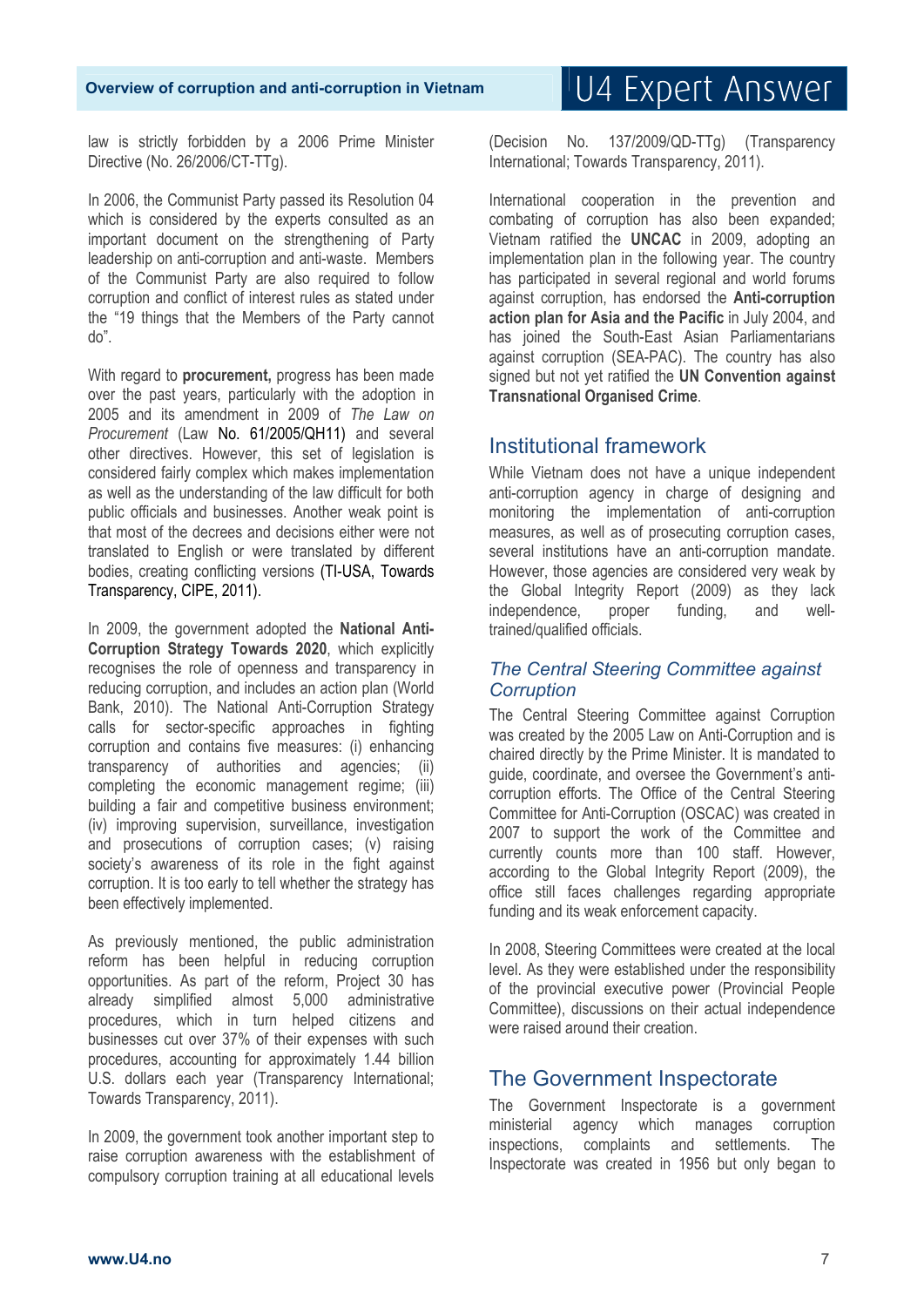#### have a clear corruption mandate in 2005. As such, it functions also as an **Ombudsman** and has an **Anti-Corruption Bureau** which is responsible for the investigation of corruption complaints. Each Ministry has its own "inspection" which reports to both the Government Inspectorate and their own Ministry's hierarchy, meaning that in practice these inspectorates have only powers of suggestion rather than powers to impose their findings and conclusions. Inspection reports could be improved, as they are not always available to the public, and in many cases the content of these reports are not comprehensive (Global Integrity Report, 2009).

It is worth highlighting the Anti-Corruption Dialogue, an initiative established in 2007 by the Prime Minister Nguyen Tan Dund. Twice a year the Government Inspectorate organises an Anti-Corruption Dialogue with the international donor community and other stakeholders. The Dialogue is an opportunity for the participants to discuss corruption issues and solutions in different sectors. Previous dialogues have focused on the role of media, and on corruption in the construction, health, education as well as land management sectors.

The Inspectorate, in partnership with the World Bank Vietnam, also organised in 2011 the "Vietnam Anti-Corruption Initiative Program 2011" (VACI 2011). The program supports, through innovation grants, innovative ideas to minimize corruption, strengthen transparency and bring a better living environment for people. The idea is to create a forum for sharing experience and knowledge on the legal framework of anti-corruption as well as the experience on strengthening public integrity and law implementation for effective anti-corruption. The Program is also planned to be conducted in 2013 and 2015.

### *The People's Procuracy*

The People's Procuracy is in charge of prosecuting cases of corruption. It is comprised of the Supreme People's Procuracy Department of Prosecution and Corruption Investigation which was set up in September 2006.The Procuracy is mandated to initiate public prosecution following investigations as well as to ensure implementation of the law by all levels of government and citizens. The Prosecutor-General is elected and removed by the National Assembly at the proposal of the President. According to a report presented at the 10<sup>th</sup> Anti-Corruption Dialogue in November 2011 by the Office of Steering Committee against Corruption, in the period between 2007 and

2011 an average of 280 corruption cases, involving more than 600 people, were prosecuted per year.

### *The State Audit of Vietnam*

The State Audit of Vietnam (SAV) is the supreme audit institution in the country, responsible for verifying the accuracy and legality of the state budget. The SAV reports directly to the National Assembly, and has expanded its mandate in the past years. Donors are currently involved in several programmes aimed at strengthening the capacity of the SAV, and, according to a World Bank study (Vietnam Development Report, 2010), improvements in the qualitative dimension of audits are already being made. In the first six months of 2008, auditors uncovered fraud worth approximately 61 million US dollars and wrongdoing in economic management of about 20.5 million US dollars. During this period, almost 400 people had been charged with corruption-related offences (Bertelsmann Foundation, 2010).

Nevertheless, the Global Integrity Report (2009,) states that the institution is not fully independent from the ruling party, and the government does not always act on its findings. SAV also lacks proper funding and qualified officials.

### Other stakeholders

### *Media*

Although improvements have taken place in the past few years, Vietnam still lacks a comprehensive legal framework for media and communications. The existent law on media (Media law, 1990, revised in 1999,) should be strengthened allowing alleged cases of corruption to be more widely reported. The law also placed several restrictions on establishing a print media entity or a broadcast network. For instance, print media for news coverage can only be established by state owned organisations (Global Integrity, 2009). According to Freedom House's 2011 Freedom of the Press Report, almost all print media outlets are owned by or are under the control of the Party (CPV), government organs, or the army.

The role of the media in the fight against corruption is recognised (i.e. the media is cited by urban Vietnamese as the second most trusted institution to lead the fight against corruption – Transparency International, GCB, 2010), and it has significantly increased in the past years. Journalists frequently report on local corruption cases (e.g. corruption involving low-level officials is

# U4 Expert Answer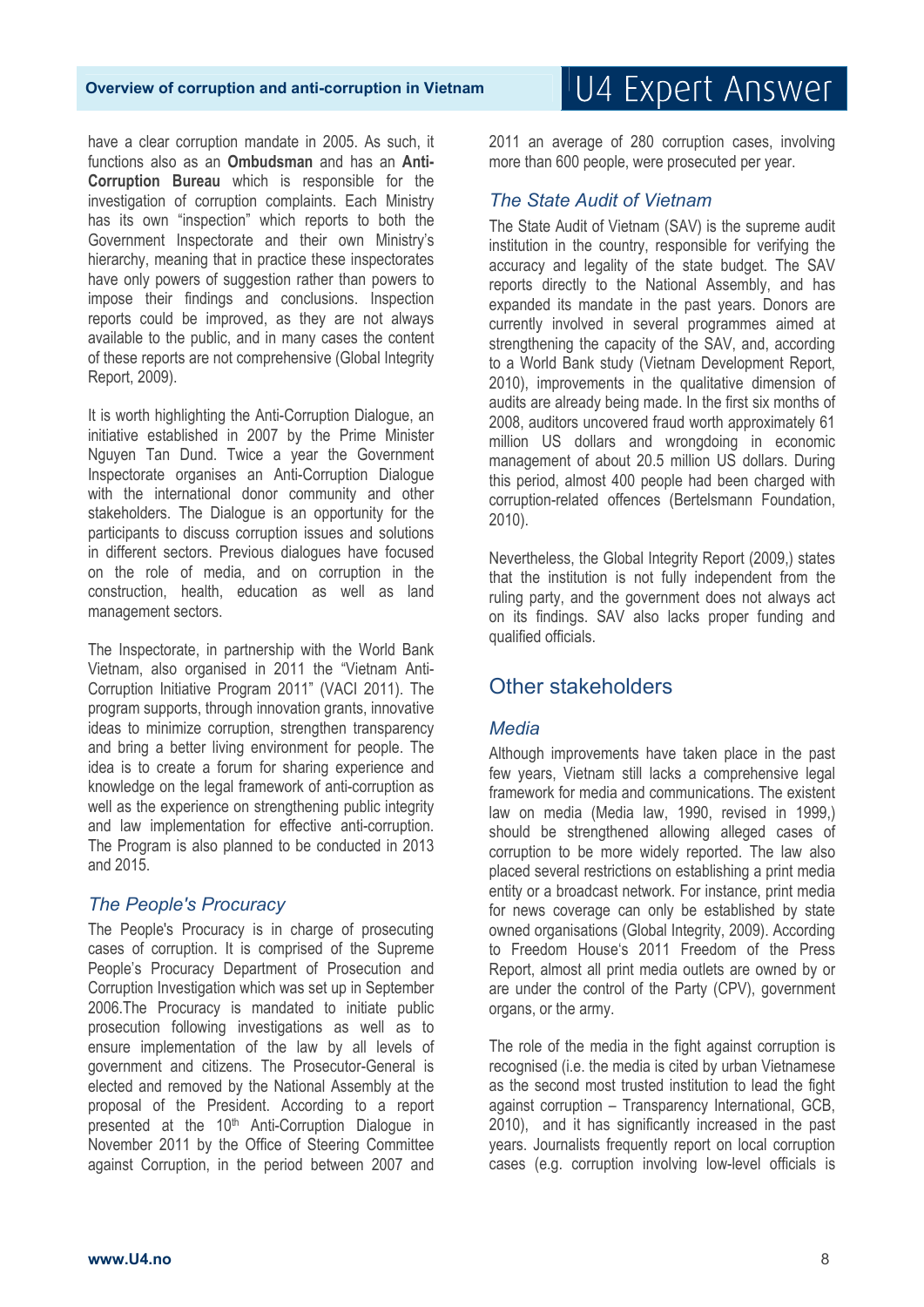usually reported), and in the past years, corruption cases involving high-rank officials were also reported (e.g. PMU 18, Nam Cam, etc). Nevertheless, several bloggers have been arrested because of discussing sensitive issues, including corruption (Global Integrity Report, 2009) and in 2008, two journalists were arrested and convicted for "inaccurate reporting and abuse of power" after reporting on a high-level corruption case – the so-called PMU 18 case<sup>5</sup> (BBC, 2008). Measures such as replacements of editors or removal of press licenses may also be used to intimidate the media (BBC, 2008; World Bank, 2010).

Issues such as religious freedom, human rights, political reforms or criticism of government leaders are commonly targeted for official censorship (Global Integrity Report, 2009). The need for improvements with regard to the media is confirmed by the Reporters without Borders Worldwide Index (2011/2012) where Vietnam ranked 165 out of 178 countries. According to the report, in 2011 the government tightened the regulations on journalists and bloggers (Reporters without Borders, 2011).

### *Civil society*

Progress has also been made in relation to the role played by civil society organisations in the country. Studies and experts have highlighted an increasing openness and willingness on the part of the government to engage with civil society actors (Freedom House, 2010).

There are several laws and directives regulating Vietnam's civil society organisations and recent amendments to the legal framework have contributed to opening up to more areas of permitted civil society activity (Asian Development Bank, 2011). Yet the government still holds wide discretionary powers in deciding whether to register an organisation, especially if this organisation works on sensitive issues (Asian Development Bank, 2011).

According to the Bertelsmann Foundation Report (2010), the country still has a blurred distinction between state-civil society and political and non-political state-sponsored organisations. Good governance and anti-corruption organisations, for instance, are often

U4 Expert Answer

required to join a government or Communist Party organised entity, which is usually affiliated to the Front for the Fatherland (a major force in civil society, comprising more than 40 member organisations) (Global Integrity, 2009).

Nonetheless, Vietnamese civil society is slowly taking on a greater role in advocacy, including in the governance and anti-corruption area. (Bertelsmann Foundation, 2010). Several organisations are active in this sector. Transparency International's national contact in Vietnam – Towards Transparency – has been in close cooperation with a number of local stakeholders from academia, media, the business community, other civil society organisations, as well as with the Vietnamese government. For instance, both Transparency International and Towards Transparency have participated and presented at the Anti-Corruption Dialogue in 2011.<sup>6</sup> In addition, in collaboration with donors and the Government Inspectorate, Towards Transparency has also been organising roundtable discussions on corruption issues ahead of the Dialogues.

Another association which is currently playing a role in monitoring how public money is being spent is the Ho Chi Minh City Union of Science and Technology Associations (USTA). During the 2003 and 2006 period the association evaluated 80 infrastructure and other construction projects. For instance, its investigations into a plan to move Saigon Airport reportedly saved the city 26 billion VND (approximately 1.25 million U.S. dollars) (DFID, Embassy of Finland, 2008).

.<br>-

 $\overline{a}$ 

<sup>5</sup> The PMU 18 scandal involved accusations of embezzlement, bribery, nepotism and gambling at the Vietnamese Ministry of Transport. Please, for more information see: http://news.bbc.co.uk/2/hi/asia-pacific/4874600.stm

<sup>6</sup> Please see:

http://transparency.org/regional\_pages/asia\_pacific/transpare ncy international in vietnam/activities/strengthening the an ti corruption dialogue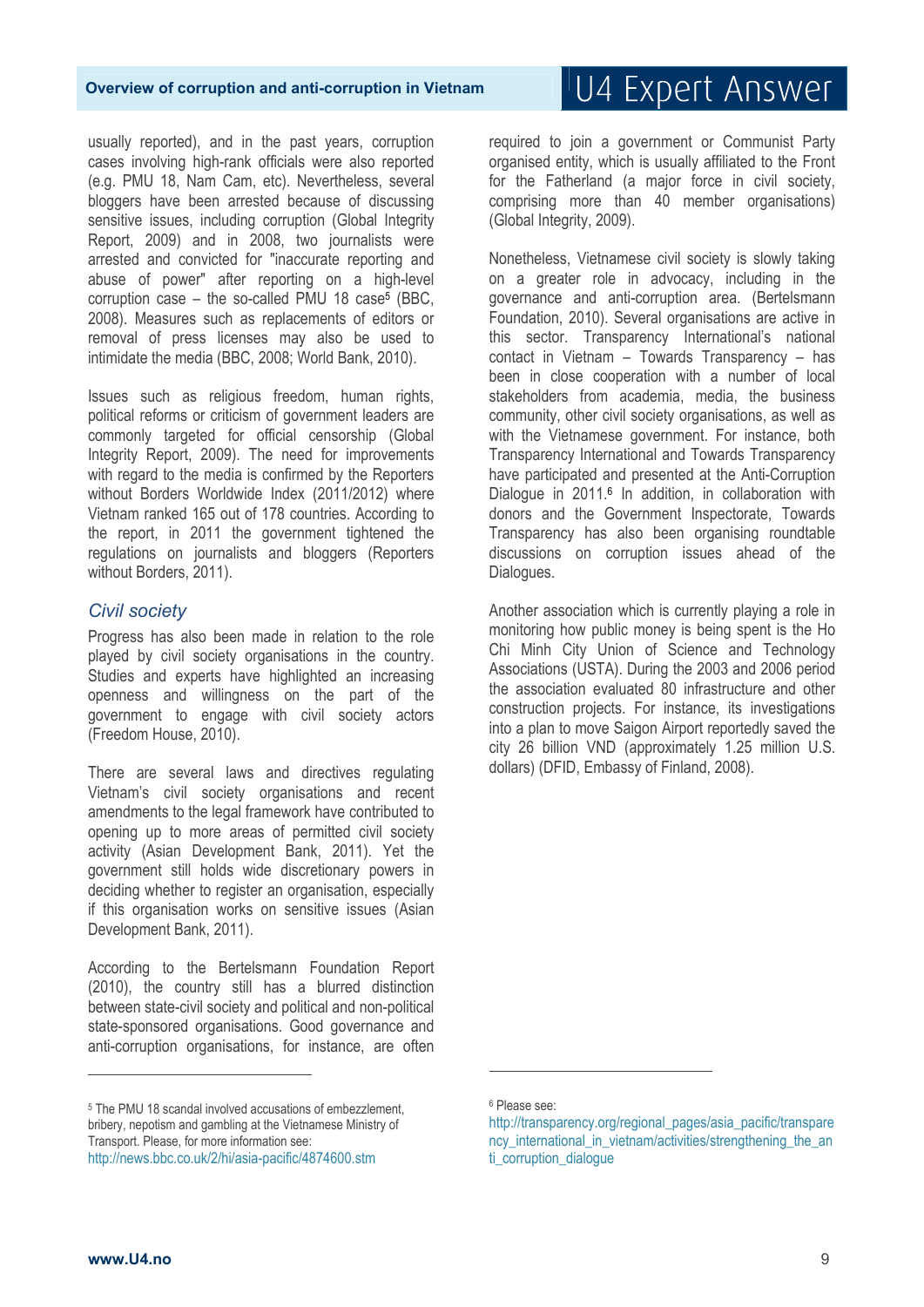### 3 References

Anti-Corruption Law (No. 55/2005/QH11) passed by the National Assembly on 29/11/2005

Asia Development Bank, 2011. *Overview of Civil Society organisation: Viet Nam*.

BBC News, 2006. *Vietnam Ministry hit by scandal*. 4 April 2006.

Bertelsmann Foundation, 2010. *Transformation Index (BTI) 2010*. http://www.bertelsmann-transformationindex.de/en/bti/country-reports/laendergutachten/asia-andoceania/vietnam/

CECODES, Embassy of Finland, 2008. *ANTI-CORRUPTION IN VIETNAM: THE SITUATION AFTER TWO YEARS OF IMPLEMENTATION OF THE LAW* http://www.finland.org.vn/public/download.aspx?ID=38961&G UID=%7B96721A6B-F87E-4B53-9342-5FDACC26B097%7D

CECODES, the Viet Nam Fatherland Front (VFF), and UNDP Vietnam, 2011. The Provincial Governance and Public Administration Performance Index (PAPI). http://www.papi.vn/about-papi

Chêne, M., 2008. *Drafting a national anti-corruption strategy for Vietnam*. U4 Expert Answer. http://www.u4.no/publications/drafting-a-national-anticorruption-strategy-for-vietnam/

DFID and Embassy of Finland, 2008. *Forms of Engagement between State Agencies & Civil Society Organizations in Vietnam* VUFONGO Resource Center,

Embassy of Denmark, Embassy of Sweden and the World Bank in Vietnam, 2011. *Recognizing and reducing corruption risks in Land Management in Vietnam.* http://www.business-anti-

corruption.com/fileadmin/user\_upload/pdf/Recognizing\_and\_ Reducing Corruption Risks in Land-English.pdf

Environmental Investigation Agency (EIA), 2008. *Borderlines*. http://www.eia-international.org/borderlines-2

Environmental Investigation Agency (EIA), 2011. *Crossroads: The Illicit Timber Trace between Laos and Vietnam*. http://www.redd-monitor.org/wordpress/wpcontent/uploads/2011/08/EIA-Crossroads-report-FINAL-low-1.pdf

Freedom House, 2010. *Countries at the crossroads – Vietnam.* 

http://www.freedomhouse.org/template.cfm?page=140&editio n=9&ccrpage=43&ccrcountry=206

#### Freedom House, 2011. *Freedom in the World – Vietnam.* http://www.freedomhouse.org/template.cfm?page=22&year= 2011&country=8164

U4 Expert Answer

Freedom House, 2011. *Freedom of the Press – Vietnam.* 

Global Compact Network Vietnam, 2010**.** *A Review of the social and environmental conditions of industries in Vietnam against the Global Compact Principles.*

Global Integrity, 2009. *Global Integrity's Vietnam Country Report*. http://report.globalintegrity.org/Vietnam/2009

Heritage Foundation, 2012. *Index of Economic Freedom - Vietnam 2012***.** http://www.heritage.org/index/country/Vietnam

Ministry of Foreign Affairs-Denmark; SIDA, no year. *Implementation Assessment of the Anti-Corruption Law: How far has Vietnam come?*

Nawaz, F., 2008. Corruption in fast-growing markets: lessons from Russia and Vietnam. U4 Expert Answer. http://www.u4.no/publications/corruption-in-fast-growingmarkets-lessons-from-russia-and-vietnam/

NORAD, 2011. *Joint Evaluation of Support to Anti-Corruption Efforts Viet Nam Country Report*. Report 6/2011. Evaluation Department. http://www.oecd.org/dataoecd/18/9/48912883.pdf

OECD, 2011. *Country risk classification 2011***.**  http://www.oecd.org/dataoecd/47/29/3782900.pdf

Reporters Without Borders, 2011. *Press Freedom Index. – Vietnam.* 

Vietnam General Statistical Office, 2009. *Vietnam Household Living Standards Survey 2008 Report.* http://www.socialsecurityextension.org/gimi/gess/RessShow Ressource.do?ressourceId=19860

Vietnam Chamber of Commerce and Industry (VCCI), 2011. *Extractive Industries Transparency Initiative (EITI) - Solution to Sustainable Development*. http://vccinews.com/news\_detail.asp?news\_id=23299

Towards Transparency et al., 2011. Youth Integrity in Vietnam: Piloting Transparency International's Youth Integrity Survey.

http://www.transparency.org/regional\_pages/asia\_pacific/tran sparency\_international\_in\_vietnam/publications/research\_an d\_surveys